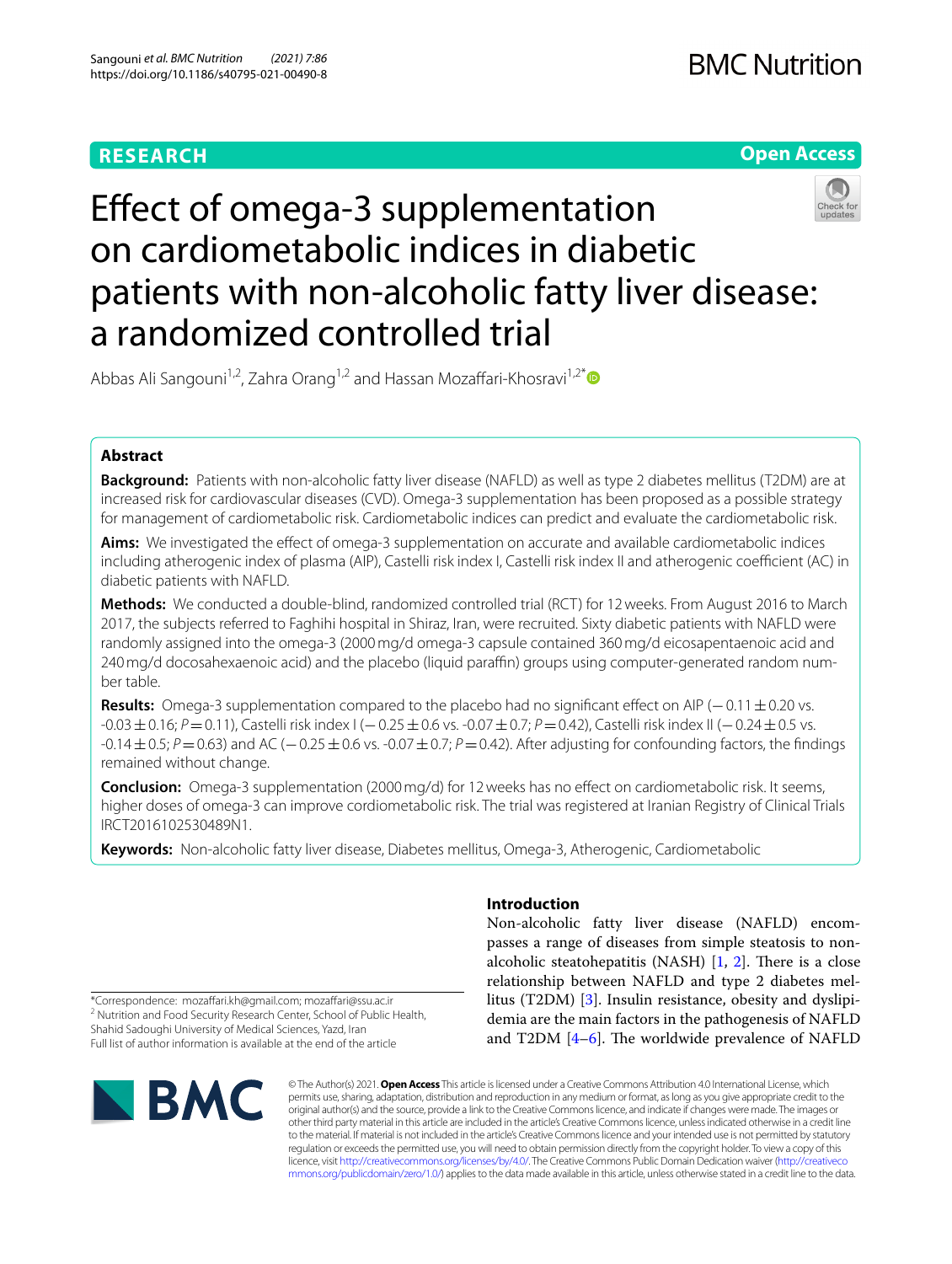is 25.24%, and the prevalence of T2DM in the general population is estimated to be 6.3% [\[7](#page-5-5), [8](#page-5-6)]. Cardiovascular disease (CVD) is one of the most common complications among patients with T2DM and NAFLD [[6,](#page-5-4) [9](#page-6-0)]. Cardiometabolic indices such as atherogenic index of plasma (AIP), Castelli risk indices and atherogenic coefficient (AC) are the accurate and available tools that can predict and evaluate cardiometabolic risk [[10–](#page-6-1)[12\]](#page-6-2). Some recent clinical studies have used these indices to evaluate cardiometabolic risk [[13](#page-6-3), [14\]](#page-6-4). Total cholesterol (TC), triglyceride (TG), low density lipoprotein-cholesterol (LDL-c) and high density lipoprotein-cholesterol (HDL-c) are used to calculate these cardiometabolic indices [\[10](#page-6-1)[–12\]](#page-6-2).

It has been suggested that omega-3 polyunsaturated fatty acids (PUFAs), especially eicosapentaenoic acid (C20: 5n3, EPA) and docosahexaenoic acid (C22: 6n3, DHA), can improve insulin resistance, dyslipidemia and obesity have been suggested  $[15-17]$  $[15-17]$  $[15-17]$ . The experimental studies revealed that PUFAs can increase insulin sensitivity, decrease the production of very low-density lipoprotein (VLDL), and attenuate the accumulation of triglycerides in the liver [[18](#page-6-7)–[20](#page-6-8)]. In addition, PUFAs through modulating endothelium-relaxing, stimulating the production of gasotransmitters leading to vasorelaxation such as nitric oxide (NO) and hydrogen sulphide, and decreasing the production of endothelin 1 and angiotensin II as vasoconstricting factors can improve endothelial dysfunction and atherosclerosis  $[16, 21]$  $[16, 21]$  $[16, 21]$ . Some investigations with contradictory results have investigated the efects of omega-3 fatty acids on cardiometabolic outcomes  $[22-26]$  $[22-26]$ . The findings of these studies are inconsistent. In addition, there is no controlled trial evaluating the efect of omega-3 fatty acids on new cardiometabolic indices such as AIP, Castelli risk indices and AC in diabetic patients with NAFLD. Therefore, the present study was designed to investigate the efect of omega-3 fatty acids supplementation on cardiometabolic indices including AIP, Castelli risk index I, Castelli risk index II and AC in diabetic patients with NAFLD.

#### **Methods**

#### **Recruitment and eligibility screening**

From August 2016 to March 2017, subjects referred to the Faghihi hospital in Shiraz, Iran, were recruited and screened. Sixty patients met the inclusion criteria. The inclusion criteria were: age 18 to 65 years, diagnosis of T2DM according to the American Diabetes Association (ADA) criteria [[27](#page-6-13)], and diagnosis of NAFLD by a gastroenterologist using ultrasonography (grades 1, 2 and 3). The exclusion criteria were: kidney diseases, type 1 diabetes, thyroid diseases, viral hepatitis, cancers, alcohol consumption, insulin infusion, pregnancy, allergy to seafood, adherence to a specifc diet, poor compliance and unwillingness to continue the study.

#### **Trial design**

The present double-blind, randomized controlled trial  $(RCT)$  was conducted for 12 weeks. The participants signed a written informed consent approved by the ethical committee of Shahid Sadoughi University of Medical Sciences and Health Services, Yazd (IR.SSU.SPH. REC.1395.67). The trial was registered on  $06/02/2017$ at the Iranian clinical trials website under code number: IRCT2016102530489N1. The random allocation and assignment of participants into the treatment and the control groups was performed by a trained person who was not involved in the trial. Group allocation was concealed from patients and investigators. Simple (unrestricted) randomization was performed using a computer-generated random number table that was produced by a random allocation software  $[28]$ . The participants and investigators were blinded until the end of the trial.

#### **Intervention**

All omega-3 and placebo capsules were manufactured by Zahravi Pharmaceutical Company, Tabriz, Iran. The treatment group received 1000 mg omega-3 as gel capsule twice per day (each 1000 mg capsule contained 180 mg EPA and 120 mg DHA), and the control group received the same amount of placebo (liquid paraffin) in the form of gel capsule. At the time we designed our original study, there was little evidence about the appropriate and safe dose of omega-3. The dose of omega-3 in the study of Samimi et al. [[29](#page-6-15)] was 1000 mg/d (one capsule containing 180 mg/d EPA and 120 mg/d DHA). This study reported that  $1000 \,\text{mg/d}$  omega 3 can improve insulin, but has no efect on lipid profle [[29](#page-6-15)]. This study did not report serious adverse event related to the dosage of omega-3 [\[29\]](#page-6-15). We selected higher dose of omega-3 (2000 mg/d) and longer intervention duration (12 weeks) than the study of Samimi et al. [[29](#page-6-15)]. The participants were asked to consume one capsule an hour before lunch and one capsule an hour before dinner. The appearance of omega-3 capsules was similar to placebo capsules. Labeling the supplement boxes was performed as A or B by a third person. The capsules were given to the participants each month. To evaluate the compliance rate, the participants were asked to deliver empty boxes of capsules to the researcher. Consuming less than 80% of expected amounts of capsules was considered the poor compliance.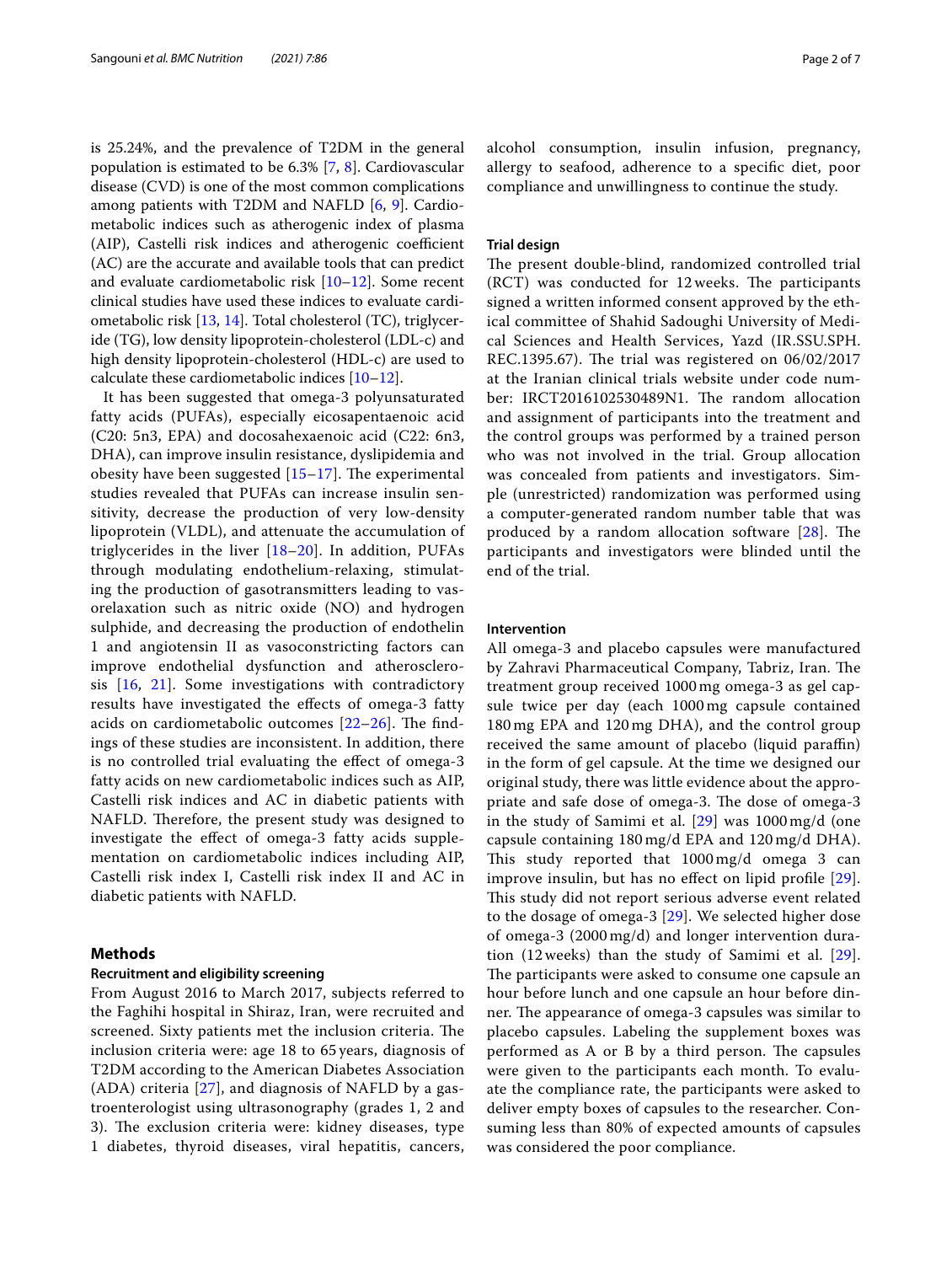#### **Dietary intake and physical activity assessment**

At the baseline and the end of the trial, the average intake of energy as well as macronutrients was measured using a 3-day 24-h recall questionnaire. We used Nutritionist IV software (version 7.0; N-Squared Computing, Salem, OR, USA), modified for Iranian foods, to calculate intake of energy and macronutrients [[30\]](#page-6-16).

Physical activity can independently improve various health outcomes. In other words, signifcant diference between groups in physical activity can distort the real effect of intervention on outcomes. Therefore, the metabolic equivalent of task (MET) questionnaire [\[31\]](#page-6-17) was used to assess the level of physical activity at the baseline and the end of the study.

#### **Laboratory and anthropometric evaluations**

TC, TG, LDL-c and HDL-c concentrations were measured at the baseline and the weeks 12. After 10h fasting, 10 ml blood was collected and centrifuged. Serums were immediately frozen at  $-80$  °C. Levels of TC, TG, LDL-c and HDL-c were measured by an autoanalyzer (AVIDA 1800 chemistry system; Siemens, United Kingdom) using Pars Azmoon, Iran kits.

#### **Anthropometric evaluations**

Height, weight, and waist circumference (WC) were measured at the baseline and the end of the study. Assessment of height and WC was performed under the standard protocols by a measuring tape. Weight was measured by a scale (Omeron, Japan) with an accuracy of 100 g, while the participants were with light clothes and without shoes. Body mass index (BMI) was calculated by the following formula: weight (kg)/height squared (m<sup>2</sup>).

#### **Cardiometabolic indices**

AIP [\[11](#page-6-18)], Castelli risk index I [\[10](#page-6-1)], Castelli risk index II [[10](#page-6-1)] and AC [[12](#page-6-2)] were calculated at baseline and at the end of the trial by the following equations:

 $AIP = log (TG/HDL - c)$  [[11\]](#page-6-18). Castelli risk index  $I = TC/HDL - c$  [[10](#page-6-1)]. Castelli risk index II=LDL – c/HDL – c [[10](#page-6-1)].  $AC = (TC - HDL - c)/HDL - c$  [[12\]](#page-6-2).

#### **Sample size and statistical analysis**

In our previous article that reported the fndings of insulin resistance, body composition and lipid profile  $[26]$  $[26]$ , the sample size was estimated to be 30 for each group with 95% confidence interval,  $\alpha = 0.05$ , power  $=80\%$ . The power analysis was performed again, and we estimated power $=80%$  for this article. Analysis of data was done using the Statistical Package for Social Science (SPSS) software (Chicago, Illinois, USA) version 24. To evaluate the normal distribution of variables, the Kolmogorov–Smirnov test was used. The intention-to-treat (ITT) approach was used. To compare the general characteristics between groups, we used independent t-test and chi-square test for quantitative and qualitative variables, respectively. To compare means of variables in each group, paired t-test was used. In addition, the univariate ANCOVA was used to eliminate the efects of confounding factors. *P*-values less than 0.05 were considered the signifcant level.

#### **Results**

#### **Characteristics of the participants**

Sixty participants were included and with a ratio of 1:1 were randomly assigned into the treatment and the control groups. Four participants were excluded from the follow-up due to non-referral. Fifty-six participants including 28 patients in the treatment group and 28 patients in the control group completed the study (Fig. [1](#page-3-0)). At the baseline, no signifcant diference between the two groups was observed in baseline characteristics (*P*>0.05); however, the intake of energy in the treatment group was signifcantly higher compared to the control group  $(P = 0.002)$  (Table [1\)](#page-4-0).

No signifcant diference was found between the two groups in the terms of weight ( $P=0.61$ ), BMI ( $P=0.56$ ) and WC ( $P = 0.27$  $P = 0.27$  $P = 0.27$ ) (Table 2). Participants did not report any serious adverse efect during intervention.

#### **Outcomes**

No signifcant diference between the treatment group and the control group was found in the terms of AIP (0.49±0.22 vs. 0.44±0.19; *P*=0.36), Castelli risk index I (3.63 $\pm$ 0.9 vs. 3.41 $\pm$ 0.7; *P*=0.31), Castelli risk index II  $(2.11 \pm 0.6 \text{ vs. } 1.97 \pm 0.5; P=0.55)$  and AC  $(2.63 \pm 0.9 \text{ vs. } 1.97 \pm 0.5; P=0.55)$  $2.41 \pm 0.7$ ; *P* = 0.31) at the baseline. In addition, there was no signifcant diference between the treatment and control groups in AIP  $(0.38 \pm 0.28 \text{ vs. } 0.41 \pm 0.27; P=0.10)$ , Castelli risk index I  $(3.38 \pm 0.9 \text{ vs. } 3.34 \pm 0.7; P=0.29)$ , Castelli risk index II  $(1.87 \pm 0.6 \text{ vs. } 1.83 \pm 0.5; P = 0.47)$ and AC  $(2.38 \pm 0.9 \text{ vs. } 2.34 \pm 0.7; P=0.29)$  at the end of the trial (Table [3\)](#page-5-7).

According to mean changes, 12-week omega-3 supplementation compared to the placebo had no signifcant efect on AIP (−0.11±0.20 vs. -0.03±0.16; *P*=0.11), Castelli risk index I (−0.25±0.6 vs. -0.07±0.7; *P*=0.42) and Castelli risk index II ( $-0.24 \pm 0.5$  vs.  $-0.14 \pm 0.5$ ; *P*=0.63) as well as AC (−0.25±0.6 vs. -0.07±0.7;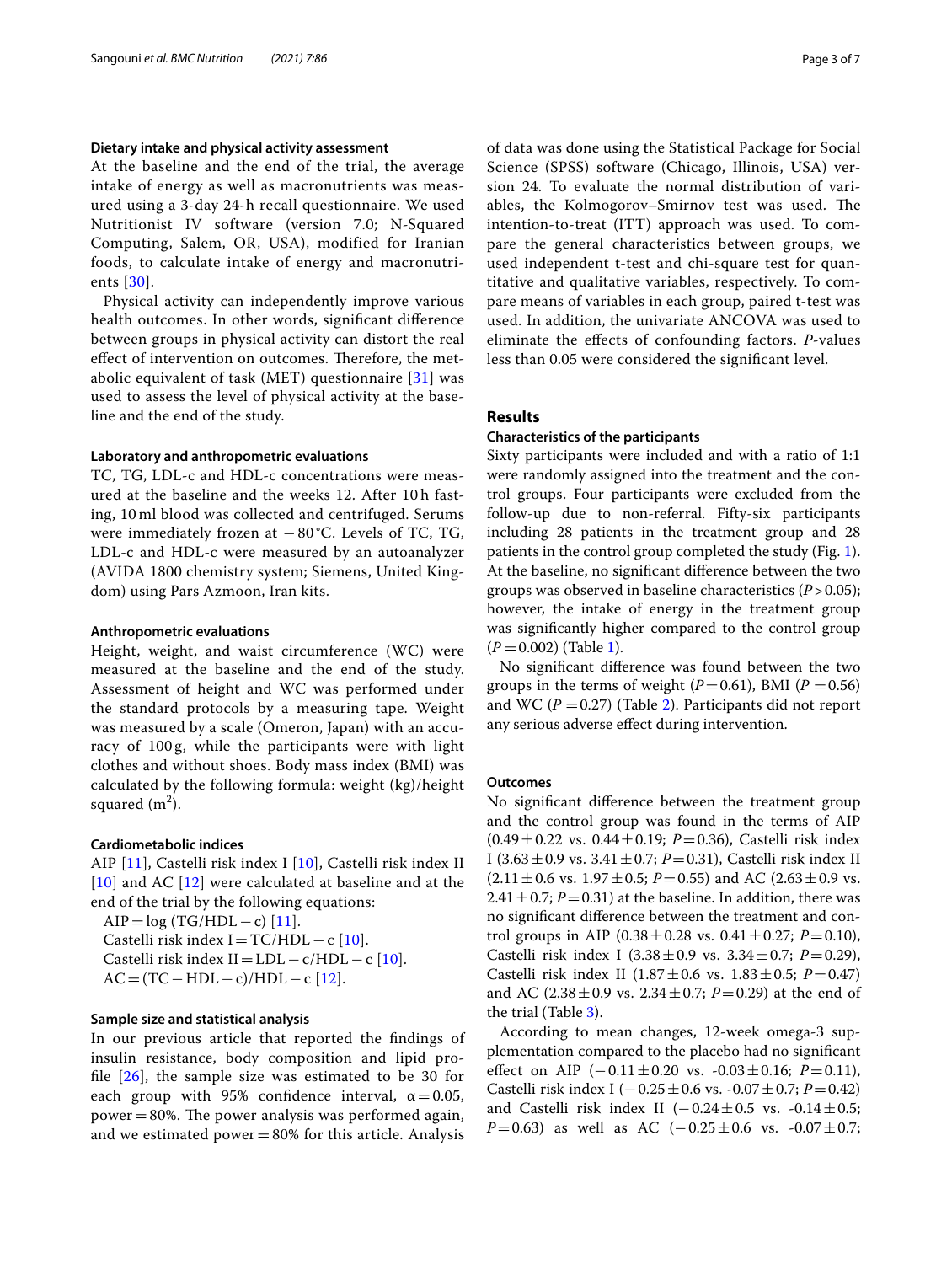

<span id="page-3-0"></span> $P=0.42$ ) (Table [3\)](#page-5-7). After adjusting for confounding factors, the fndings remained without change.

#### **Discussion**

We demonstrated that 2000mg/d omega-3 supplementation for 12weeks has no efect on cardiometabolic indices including AIP, Castelli risk index I, Castelli risk index II and AC. The AIP, AC and Castelli risk indices are the accurate and available tools to assess the cardiometabolic risk [\[11,](#page-6-18) [12,](#page-6-2) [32](#page-6-19), [33](#page-6-20)], and there is a direct correlate between the levels of these indices and cardiometabolic risks [[11](#page-6-18), [12](#page-6-2), [33](#page-6-20)]. To our knowledge, the present study was the frst RCT investigating the effect of omega-3 supplementation on atherogenic and Castelli risk indices in diabetic patients with NAFLD. In a randomized open-labeled trial that was conducted by Zibaeenezhad et al. [\[34](#page-6-21)], 2g/d omega-3 supplementation for 8weeks had no efect on AIP and Castelli risk indices; but, fresh fish consumption could improve these indices. In addition to omega-3 fatty acids, fresh fsh has several nutrients such as selenium, vitamin D and antioxidants  $[35, 36]$  $[35, 36]$  $[35, 36]$  $[35, 36]$ . These nutrients altogether can reduce lipid peroxidation, myocardial infarct size as well as ischemia-induced ventricular arrhyth-mias, and improve recovery from ischemia [[35,](#page-6-22) [36\]](#page-6-23). This can explain the greater efects of fresh fsh compared to

the omega-3 supplement on cardiometabolic risk. Some investigations have suggested that omega-3 fatty acids can increase production of NO and hydrogen sulphide, reduce the production of vasoconstrictors such as endothelin 1 and angiotensin II, and subsequent can improve the endothelial dysfunction, reduce the platelet aggregation and blood pressure [[16](#page-6-9), [21](#page-6-10), [37](#page-6-24), [38](#page-6-25)]. In addition, omega-3 fatty acids through decreasing gene expression of fatty acid synthase (FAS), and phosphoenolpyruvate carboxykinase (PEPCK), reducing insulin resistance and inhibiting the infammatory pathways triggered by cytokines can improve cardiometabolic risk  $[17, 21, 38-40]$  $[17, 21, 38-40]$  $[17, 21, 38-40]$  $[17, 21, 38-40]$  $[17, 21, 38-40]$  $[17, 21, 38-40]$ . The main parts of atherogenic and Castelli risk indices are serum levels of TC, TG, LDL-c and HDL-c [[11,](#page-6-18) [12,](#page-6-2) [33\]](#page-6-20). Several investigations have examined the efect of omega-3 fatty acids on these variables. The study of Dasarathy et al. [[24](#page-6-27)] reported that omega-3 supplementation has no efect on serum concentrations of TC, LDL-c and HDL-c. In addition, our original study demonstrated that omega-3 supplementation for 12weeks reduced serum TG levels, but could not improve serum concentrations of TC, LDL-c and HDL-c in diabetic patients with NAFLD [\[26](#page-6-12)]. Moreover, the study of Scorletti et al. [\[41\]](#page-6-28) demonstrated that after intervention for 15–18months, there is no significant difference between the omega-3 group  $(4g/d)$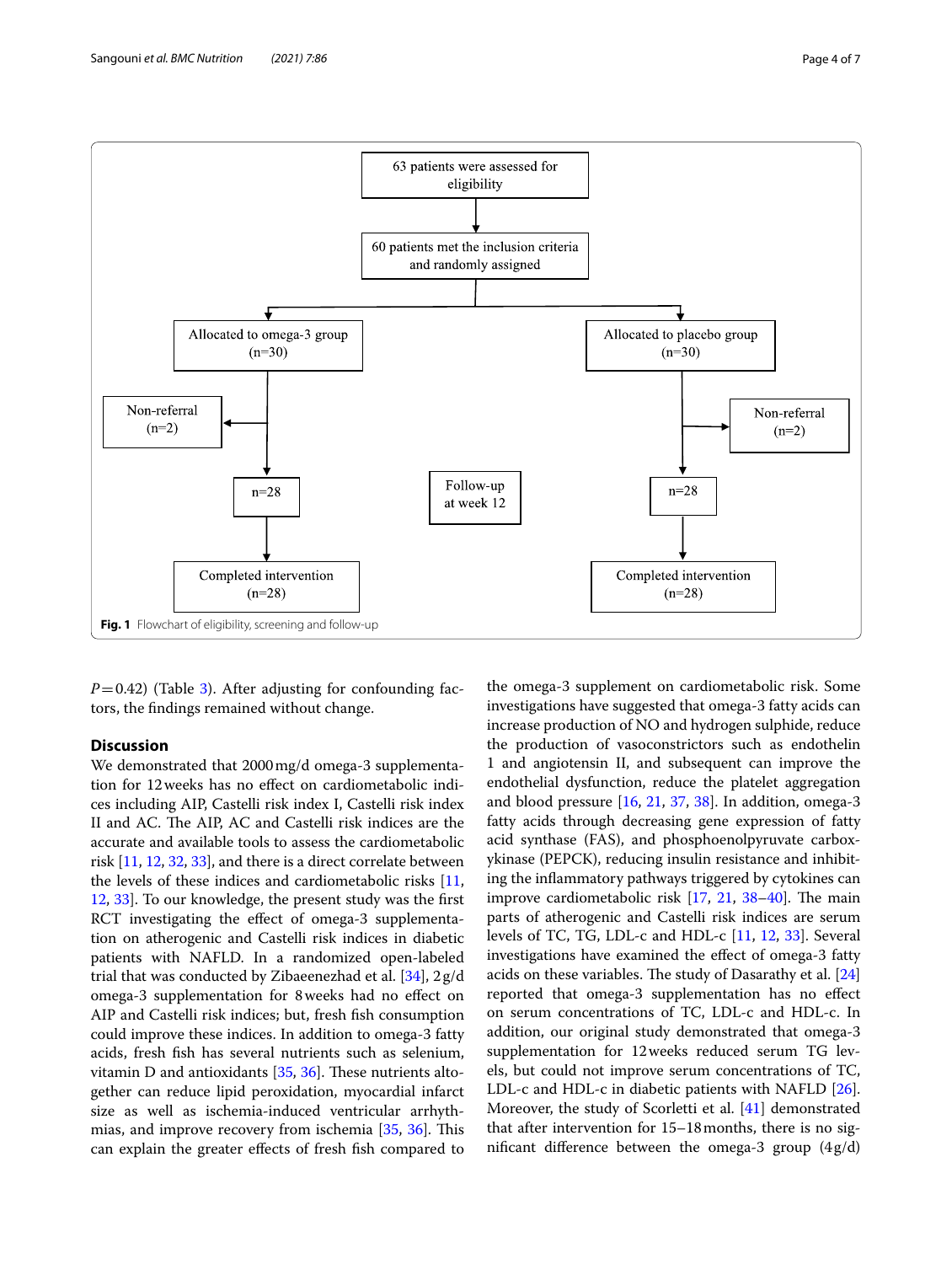<span id="page-4-0"></span>**Table 1** Baseline characteristics in diabetic patients with NAFLD

|                          | Omega-3 ( $n = 30$ ) | Placebo ( $n = 30$ ) |
|--------------------------|----------------------|----------------------|
| $Age*, y$                | $48.6 + 7.6$         | $48.8 \pm 8.7$       |
| Gender*                  |                      |                      |
| Male, n (%)              | 9(30)                | 6(20)                |
| Female, n (%)            | 21(70)               | 24 (80)              |
| Energy intake, kcal/d    | $1585.1 + 572.8$     | $1200.2 \pm 295.5$   |
| MET, (h/d)               | $28.1 \pm 4.2$       | $27.7 \pm 3.9$       |
| Height <sup>*</sup> , cm | $160.4 \pm 8.9$      | $160.5 \pm 8.2$      |
| Weight*, kg              | 78.0 ± 10.5          | $77.1 \pm 12.5$      |
| <b>BMI*</b> , $kg/m2$    | $30.2 \pm 3.6$       | $29.8 \pm 4.2$       |
| $WC^*$ , cm              | $106.7 \pm 9.1$      | $104.2 \pm 9.8$      |
| $HDL-c*, mg/dL$          | $45.3 \pm 8.9$       | $46.5 \pm 8.03$      |
| LDL- $c^*$ , mg/dL       | $95.9 \pm 30.0$      | $92.2 + 22.2$        |
| $TG^*$ , mg/dL           | $151.6 \pm 57.5$     | $138.4 \pm 51.8$     |
| $TC^*$ , mg/dL           | $166.0 \pm 41.1$     | $159.9 \pm 29.3$     |
| AIP*                     | $0.49 \pm 0.22$      | $0.44 \pm 0.19$      |
| Castelli risk index I*   | $3.63 \pm 0.9$       | $3.41 \pm 0.7$       |
| Castelli risk index II*  | $2.11 \pm 0.6$       | $1.97 \pm 0.5$       |
| AC*                      | $2.63 \pm 0.9$       | $2.41 + 0.7$         |
|                          |                      |                      |

*P* values are computed by independent t-test and data are expressed as mean $\pm$  standard deviation (SD), while for Gender is computed by chi-square test and data are expressed as number (percent)

\*: No signifcant diference was found between two groups at the baseline, except for energy intake ( $P=0.002$ )

*NAFLD* Non-alcoholic fatty liver disease, *MET-h* Metabolic equivalent task, *BMI* Body mass index, *WC* Waist circumference, *HDL-c* High density lipoproteincholesterol, *TG* Triglyceride, *TC* Total cholesterol, *AIP* Atherogenic index of plasma, *AC* Atherogenic coefficient

and the placebo group in levels of TC, LDL-c and HDLc. However, the study of Zhu et al.  $[42]$  showed a signifcant reduction in serum LDL-c, TG after omega-3

supplementation (6g/d) for 24weeks in patients with NAFLD, but the serum levels of TC and HDL-c remained without signifcant change. A meta-analysis on RCTs in patients with NAFLD revealed that omega-3 supplementation can reduce TG  $[43]$  $[43]$  $[43]$ . It seems, 2-4g/d omega-3 has a benefcial efect on TG, but not TC, LDL-c and HDLc. Omega-3 by inducing β-oxidation, decreasing VLDL synthesis, regulating gene expression of sterol-regulatory element-binding protein-1 (SREBP-1) and carbohydrate response element binding protein (ChREBP), modulating the TG synthesis, activating phosphatidic acid, diacylglycerol acyltransferase as well as LPL, and reducing the TG clearance from circulating VLDL particles can regulate serum TG [[17](#page-6-6), [21](#page-6-10), [44–](#page-6-31)[46\]](#page-6-32). To follow the principals of ethics in research, we clarify that our research group reported the efect of omega-3 fatty acids on fatty liver, visceral adiposity index, insulin resistance, body composition and lipid profle, previously [[26](#page-6-12), [47\]](#page-6-33). We used the same data for the present article. The flowchart of eligibility, screening and follow-up as fgure as well as some necessary information as table and sample size information of our previous article [[26\]](#page-6-12) were added to the present article.

An important strength of the present study, we measured the important confounding factors such as anthropometric variables during the follow-up. The present trial has some important limitations. We used liver ultrasonography due to its noninvasiveness and availability. Fibroscan has higher accuracy than ultrasonography in assessing severity of NAFLD [\[48](#page-6-34), [49\]](#page-6-35). Based on ultrasonography, it was possible that occur a false negative diagnosis in sampling of patients with NAFLD; however, the possible of false positive diagnosis was very low [\[48](#page-6-34), [50\]](#page-6-36). As another important limitation, we did not use cutoff point for

<span id="page-4-1"></span>

| <b>Table 2</b> Anthropometric variables in diabetic patients with NAFLD |  |  |  |  |  |
|-------------------------------------------------------------------------|--|--|--|--|--|
|-------------------------------------------------------------------------|--|--|--|--|--|

| Anthropometric variables | Omega-3 $(n=30)$ | Placebo ( $n = 30$ ) | P    | pt   |
|--------------------------|------------------|----------------------|------|------|
| Weight, kg               |                  |                      | 0.71 | 0.61 |
| Baseline                 | $78.0 \pm 10.5$  | $77.1 \pm 12.5$      |      |      |
| Week 12                  | $78.0 \pm 11.1$  | $76.8 \pm 13.8$      |      |      |
| Mean change              | $0.0 \pm 2.3$    | $-0.3 \pm 2.3$       |      |      |
| <b>BMI</b> , $kg/m2$     |                  |                      | 0.59 | 0.56 |
| Baseline                 | $30.2 \pm 3.6$   | $29.8 \pm 4.2$       |      |      |
| Week 12                  | $30.2 \pm 3.7$   | $29.6 \pm 4.5$       |      |      |
| Mean change              | $0.0 \pm 0.8$    | $-0.2 \pm 0.8$       |      |      |
| WC, cm                   |                  |                      | 0.59 | 0.27 |
| Baseline                 | $106.7 \pm 9.1$  | $104.2 \pm 9.8$      |      |      |
| Week 12                  | $106.1 \pm 8.2$  | $104.8 \pm 9.6$      |      |      |
| Mean change              | $-0.7 \pm 3.7$   | $0.6 \pm 3.2$        |      |      |

*P* values are computed by independent t-test and data are expressed as mean  $\pm$  standard deviation (SD)

*P*: resulted from comparing the means of each variable at the end of the study, between two groups

*P*† : resulted from comparing the mean change from baseline between groups

*NAFLD* Non-alcoholic fatty liver disease, *BMI* Body mass index, *WC* Waist circumference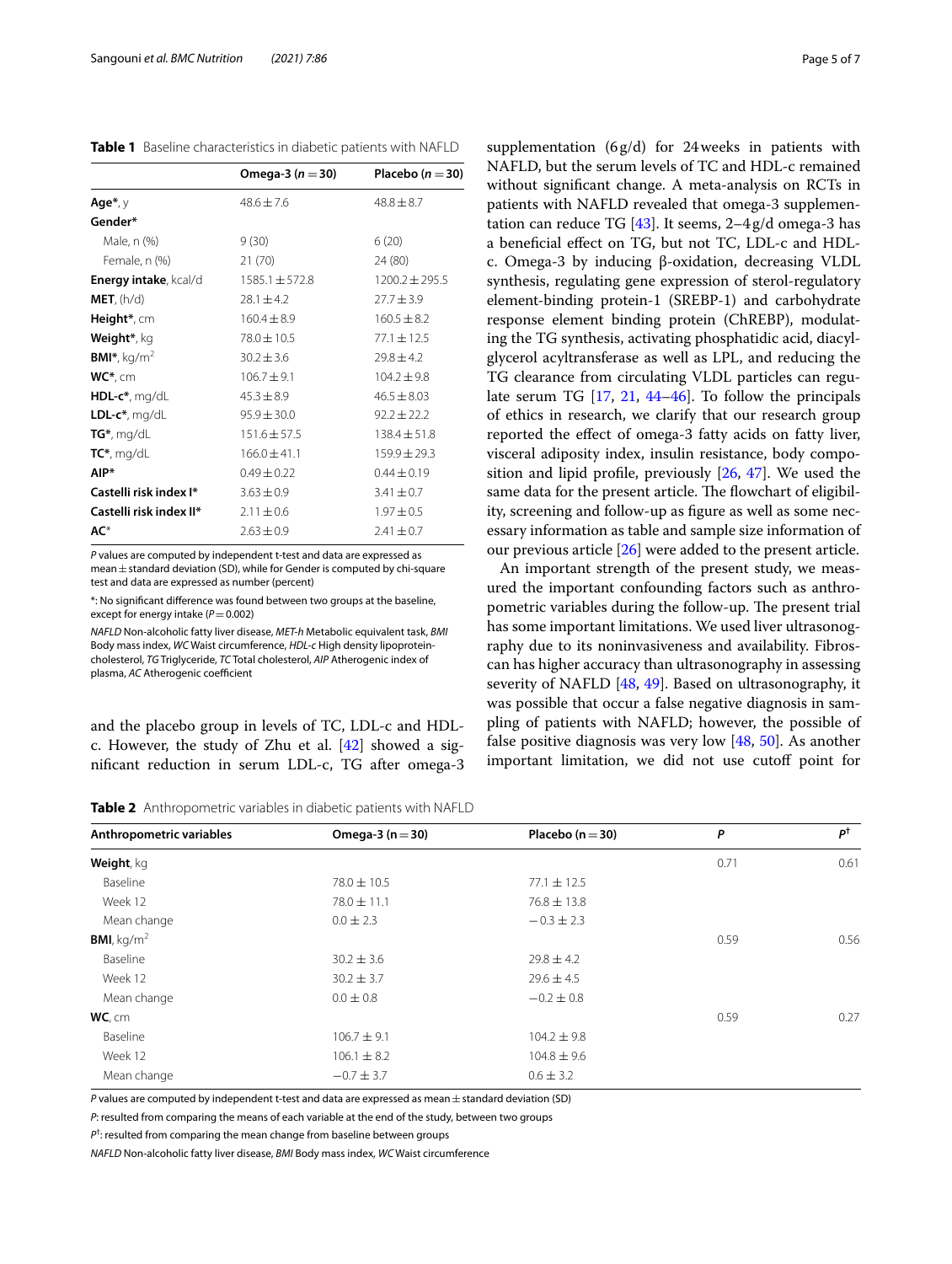<span id="page-5-7"></span>**Table 3** Efect of omega-3 on cardiometabolic indices in diabetic patients with NAFLD

| <b>Indices</b>           | Omega-3 ( $n = 30$ ) Placebo ( $n = 30$ ) |                  | $P^{\dagger}$ | $P^{\dagger\dagger}$ |
|--------------------------|-------------------------------------------|------------------|---------------|----------------------|
| AIP                      |                                           |                  |               | 0.13                 |
| <b>Baseline</b>          | $0.49 + 0.22$                             | $0.44 \pm 0.19$  | 0.36          |                      |
| Week 12                  | $0.38 \pm 0.28$                           | $0.41 \pm 0.27$  | 0.67          |                      |
| P                        | 0.007                                     | 0.33             |               |                      |
| Mean change              | $-0.11 \pm 0.20$                          | $-0.03 \pm 0.16$ | 0.10          |                      |
| Castelli risk index I    |                                           |                  |               | 0.46                 |
| <b>Baseline</b>          | $3.63 \pm 0.9$                            | $3.41 \pm 0.7$   | 0.31          |                      |
| Week 12                  | $3.38 \pm 0.9$                            | $3.34 \pm 0.7$   | 0.88          |                      |
| P                        | 0.05                                      | 0.62             |               |                      |
| Mean change              | $-0.25 \pm 0.6$                           | $-0.07 \pm 0.7$  | 0.29          |                      |
| Castelli risk index<br>Ш |                                           |                  |               | 0.70                 |
| Baseline                 | $2.11 + 0.6$                              | $1.97 \pm 0.5$   | 0.55          |                      |
| Week 12                  | $1.87 \pm 0.6$                            | $1.83 \pm 0.5$   | 0.81          |                      |
| P                        | 0.01                                      | 0.15             |               |                      |
| Mean change              | $-0.24 \pm 0.5$                           | $-0.14 \pm 0.5$  | 0.47          |                      |
| AC                       |                                           |                  |               | 0.40                 |
| <b>Baseline</b>          | $2.63 \pm 0.9$                            | $2.41 \pm 0.7$   | 0.31          |                      |
| Week 12                  | $2.38 \pm 0.9$                            | $2.34 \pm 0.7$   | 0.88          |                      |
| P                        | 0.05                                      | 0.62             |               |                      |
| Mean change              | $-0.25 \pm 0.6$                           | $-0.07 + 0.7$    | 0.29          |                      |

*P* values are computed by independent t-test and data are expressed as mean $\pm$  standard deviation (SD)

*P*: resulted from comparisons within groups by paired t-test

*P*† : resulted from comparisons between two groups by independent t-test *P*††: resulted from comparing the mean change from baseline between groups using univariate ANCOVA after adjusting for energy intake and weight change *NAFLD* Non-alcoholic fatty liver disease, *AIP* Atherogenic index of plasma, *AC* Atherogenic coefficient

alanine aminotransferase (ALT) levels in inclusion criteria. In addition, we used low dose of omega-3, and this is another important limitation of this study.

#### **Conclusion**

Omega-3 supplementation (2000mg/d) has no efect on cardiometabolic indices such as AIP, Castelli risk index I, Castelli risk index II and AC. Further studies with longer intervention durations and higher doses of omega-3 are still required to clarify our vision.

#### **Abbreviations**

AC: Atherogenic coefficient; ADA: American Diabetes Association; AIP: Atherogenic index of plasma; ALT: Alanine aminotransferase; BMI: Body mass index; ChREBP: Carbohydrate-responsive element-binding protein; DHA: Doco‑ sahexaenoic acid; EPA: Eicosapentaenoic acid; FAS: Fatty acid synthase; HDL-c: High-density lipoprotein cholesterol; ITT: Intention-to-treat; LDL-c: Low-density lipoprotein cholesterol; LPL: Lipoprotein lipase; NAFLD: Non-alcoholic fatty liver disease; MET: Metabolic equivalent of task; PEPCK: Phosphoenolpyruvate carboxykinase; RCT: Randomized controlled trial; SPSS: Statistical Package for Social Science; SREBP-1: Sterol-regulatory element-binding protein-1; No: Nitric oxide;

T2DM: Type 2 diabetes mellitus; TC: Total cholesterol; TG: Triglyceride; VAI: Visceral adiposity index; VLDL: Very low-density lipoprotein; WC: Waist circumference.

#### **Acknowledgments**

We acknowledge the contribution of the patients and co-researchers.

#### **Authors' contributions**

H.M-K: designed the research; Z.O: conducted the research; A.S: analyzed the data and wrote the manuscript; H.M-K: critically revised the manuscript. All of the authors read and approved the fnal manuscript.

#### **Funding**

Shahid Sadoughi University of Medical Sciences and Health Services, Yazd, Iran supported this study. This was a fnancial support for student thesis process including laboratory works, and provide kits as well as supplements.

#### **Availability of data and materials**

The datasets used and/or analyzed during the current study available from the corresponding author on reasonable request.

#### **Declarations**

#### **Ethics approval and consent to participate**

The study protocol was approved by Shahid Sadoughi University of Medical Sciences and Health Services. In addition, the written informed consent, which was obtained from all subjects before the data collection, was approved by the ethical committee of Shahid Sadoughi University of Medical Sciences and Health Services in Yazd, under code number: IR.SSU.SPH.REC.1395.67. All methods were performed in accordance with the Helsinki Declaration.

#### **Consent for publication**

Not applicable.

#### **Competing interests**

The authors have declared no competing interests.

#### **Author details**

<sup>1</sup> Department of Nutrition, School of Public Health, Shahid Sadoughi University of Medical Sciences, Yazd, Iran. <sup>2</sup> Nutrition and Food Security Research Center, School of Public Health, Shahid Sadoughi University of Medical Sciences, Yazd, Iran.

### Received: 6 May 2021 Accepted: 1 December 2021

#### **References**

- <span id="page-5-0"></span>1. Polyzos SA, Mantzoros CS. Nonalcoholic fatty future disease. Metab Clin Exp. 2016;65(8):1007–16.
- <span id="page-5-1"></span>2. Chalasani N, Younossi Z, Lavine JE, Diehl AM, Brunt EM, Cusi K, et al. The diagnosis and management of non-alcoholic fatty liver disease: practice guideline by the American Association for the Study of Liver Diseases, American College of Gastroenterology, and the American Gastroenterological Association. Hepatology. 2012;55(6):2005–23.
- <span id="page-5-2"></span>3. Hazlehurst JM, Woods C, Marjot T, Cobbold JF, Tomlinson JW. Non-alcoholic fatty liver disease and diabetes. Metabolism. 2016;65(8):1096–108.
- <span id="page-5-3"></span>4. Sangouni AA, Ghavamzadeh S, Jamalzehi A. A narrative review on efects of vitamin D on main risk factors and severity of non-alcoholic fatty liver disease. Diabetes Metab Syndr Clin Res Rev. 2019;13(3):2260–5.
- 5. Laville M, Nazare JA. Diabetes, insulin resistance and sugars. Obes Rev. 2009;10(Suppl 1):24–33.
- <span id="page-5-4"></span>6. Tkáč I. Metabolic syndrome in relationship to type 2 diabetes and atherosclerosis. Diabetes Res Clin Pract. 2005;68(Suppl 1):S2–9.
- <span id="page-5-5"></span>Araújo AR, Rosso N, Bedogni G, Tiribelli C, Bellentani S. Global epidemiology of non-alcoholic fatty liver disease/non-alcoholic steatohepatitis: what we need in the future. Liver Int. 2018;38(Suppl 1):47–51.
- <span id="page-5-6"></span>8. Abdul M, Khan B, Hashim MJ, King JK, Govender RD, Mustafa H, et al. Epidemiology of type 2 Diabetes – global burden of disease and forecasted trends. J Epidemiol Glob Health. 2020;10:107–11.